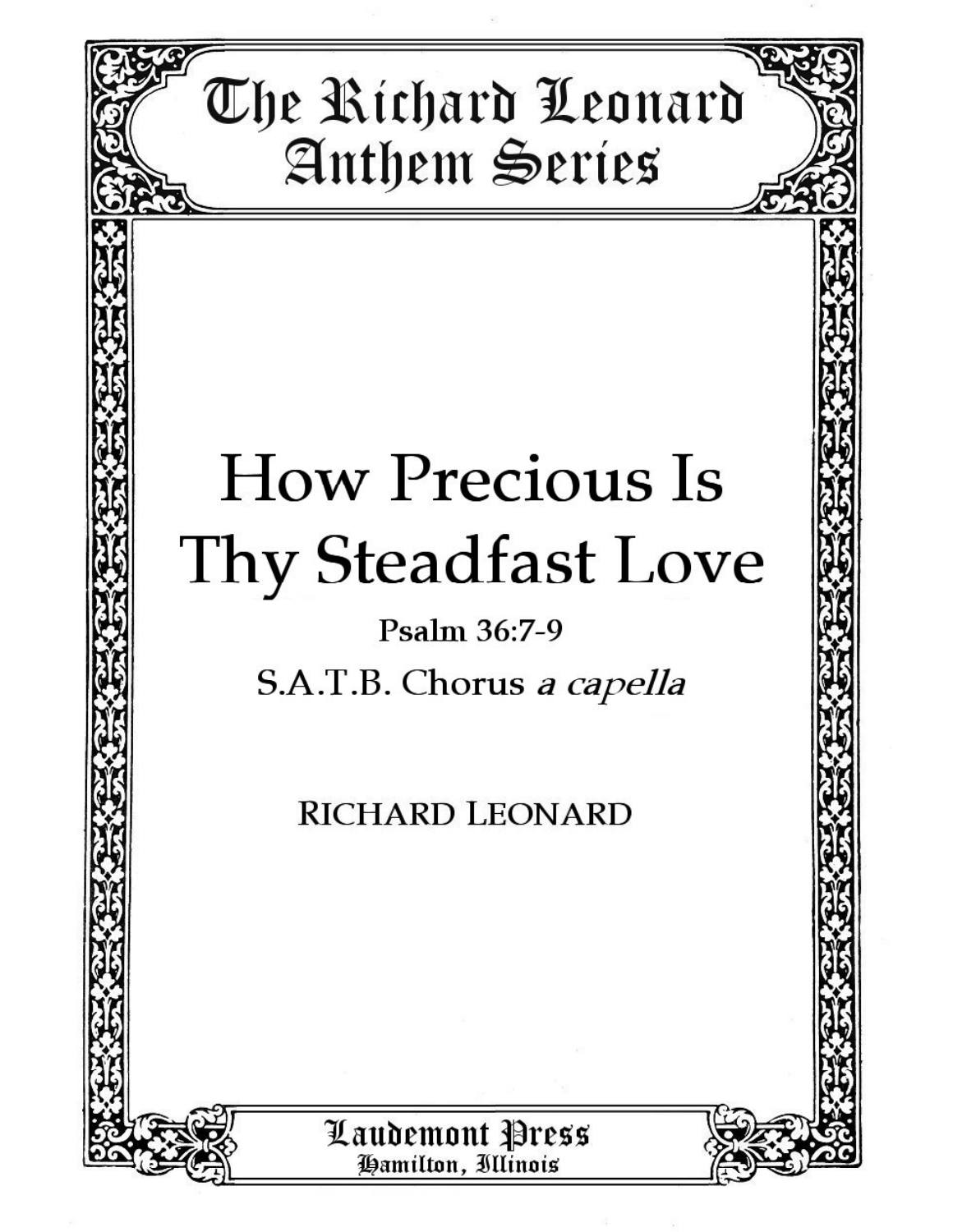## **How Precious Is Thy Steadfast Love**

Psalm 36:7-9 - S.A.T.B. Chorus *a capella*

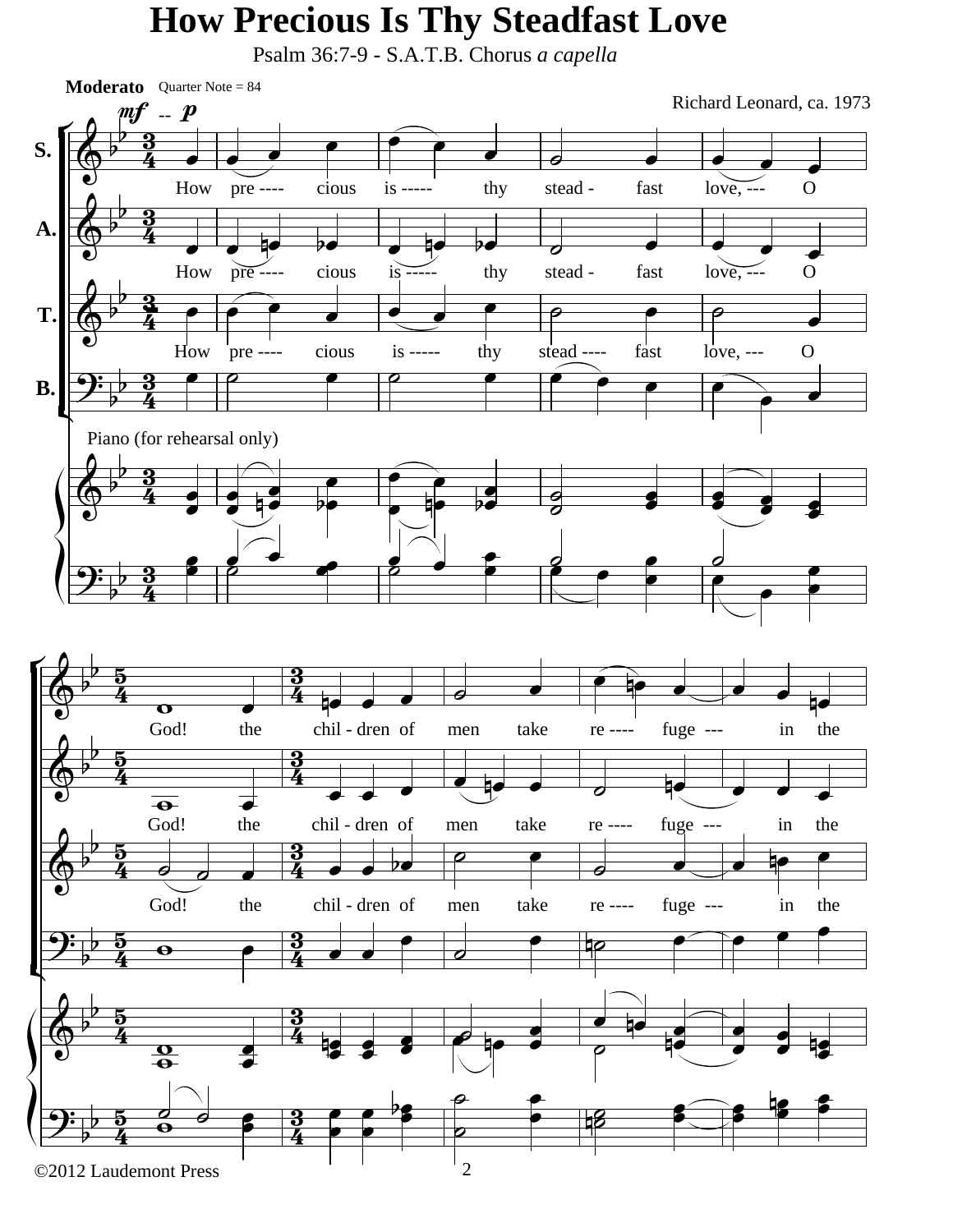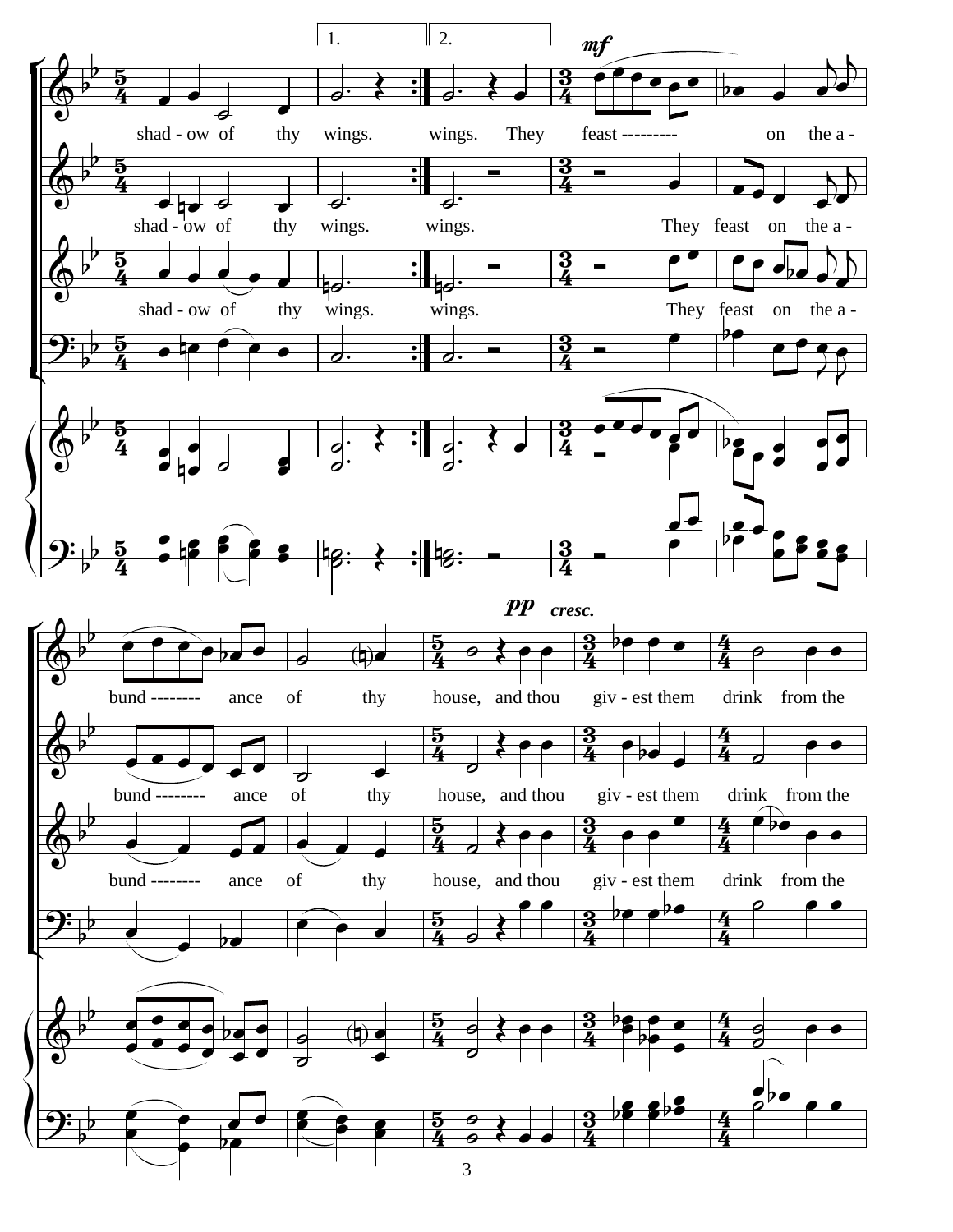